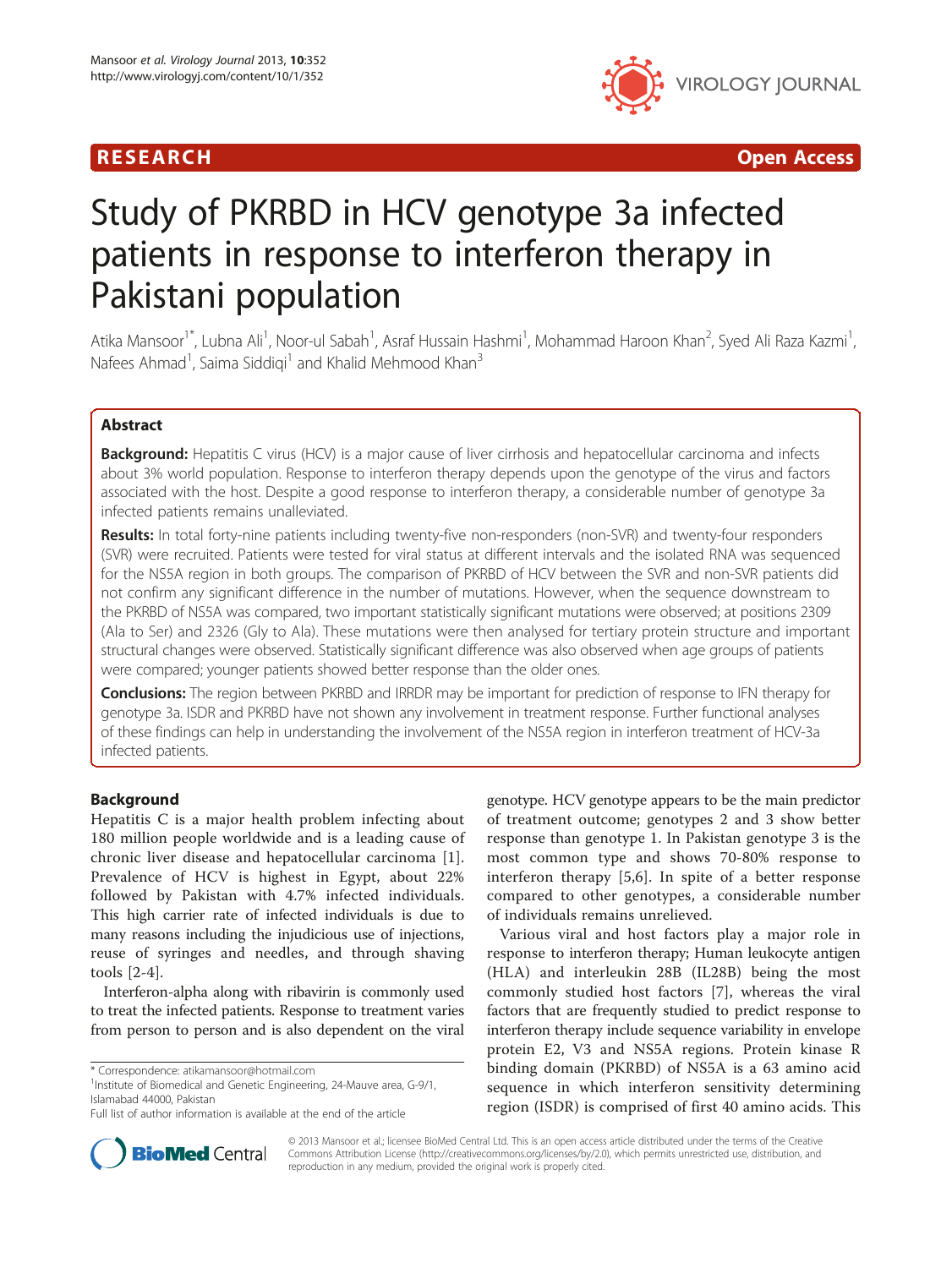<span id="page-1-0"></span>domain has been reported to be involved in interaction with protein kinase R (PKR) that inhibits dimerization of PKR and stops its antiviral activity [\[8](#page-7-0)-[11\]](#page-7-0).

ISDR of the NS5A gene has shown association with non-response in Japanese genotype 1 positive patients [[11\]](#page-7-0). In these patients, the presence of wild type ISDR sequence that is a prototype HCV strain (HCV-J) is an indication of non-response to treatment. However, if there are more than four mutations in the wild type ISDR sequence, there is a better chance of sustained virological response [[11\]](#page-7-0). Few studies carried out to analyse changes in ISDR of HCV-3a showing SVR have presented variable results regarding the involvement of this region in HCV replication and clearance [[12-16\]](#page-7-0).

In Pakistan about 10 million individuals are reported to be infected with HCV and the data available on various viral genome factors is not sufficient to determine the response to interferon therapy [\[2](#page-6-0),[8\]](#page-7-0). The present study was planned to investigate the role of PKRBD diversity in response to interferon therapy. In addition, the 3′ sequence outside the PKRBD of NS5A was also analysed to compare the SVR and non-SVR patients infected with 3a genotype.

## Results

## Patients' response to treatment

Among patients the male and female representation was equal as shown in Table 1. Mean age of non-SVR group was 51 years (range 34–63 years), higher than the SVR group (mean age 43 years, range 21–62). The two groups were compared and statistically significant difference was observed in ages on HCV clearance  $(p = 0.003)$ . However, there was no difference in ALT levels ( $p = 0$ . 66) at the start of treatment on HCV clearance. Statistically significant differences between SVR and non-SVR patients were also observed in the viral load and rapid virological response (RVR; Table 1). Patients with low viral load and with RVR showed a better response to therapy compared to those with high viral load and no RVR group. Viral loads of both patient groups were compared with the number of mutations in the ISDR, PKRBD and

Table 1 Characteristics of the subjects included in the study

|            |              | Non-SVR       | <b>SVR</b>   | p-value     |
|------------|--------------|---------------|--------------|-------------|
| Gender     | Males        | 11 (44%)      | 11 (46%)     | ns          |
|            | Females      | 14 (56%)      | 13 (54%)     | ns          |
| Age        | Mean (range) | 51 (34-63)    | $43(21-62)$  | $p = 0.003$ |
| AI Ts      | Mean (range) | 119 (45-653)  | 104 (19-728) | ns          |
| <b>RVR</b> | Achieved (%) | 22 (92%)      | 6(24%)       | p < 0.0001  |
| Viral load | Range        | 50000-3300000 | 3300-2000000 | $p = 0.038$ |
|            |              |               |              |             |

ns, not significant.

downstream region but no association was found in any of the comparisons.

#### Treatment outcome in relation to PKRBD sequence

A 416 bp fragment of the NS5A region covering ISDR and PKRBD was sequenced to find out differences in the number of mutations in SVR and non-SVR patients. These sequences were further divided into different regions; PKRBD, ISDR and region outside PKRBD. Amino acid sequences of the PRKBD were aligned and compared with the already published sequences of the genotype 3a from different regions including India, Brazil, New Zealand and Australia (Additional file [1](#page-6-0): Table S1). The sequence identity matrix did not show any significant differences in the amino acid sequence; however, few hyper variable regions were detected in different strains (Additional file [1:](#page-6-0) Figure S1). The New Zealand strain (NZL1) was almost identical to the already published Pakistani strain (pk1). The NZL1 (GenBank D17763) strain was used for further comparisons and analyses. Few of the mutations specific to Pakistani HCV population are shown in Figure [1.](#page-2-0) The number of mutations in PKRBD varied from 0–8 in SVR patients (average = 4) and from 0–9 (average = 3.8) in non-SVR patients. There was no statistically significant difference in the number of mutations between SVR and non-SVR patients in ISDR and PKRBD (Figure [1\)](#page-2-0). However, when the sequence outside the PKRBD (2281–2335) was analysed, differences were observed between the two groups at some amino acid positions (Figure [2\)](#page-3-0). There was Ala at position 2309 in the reference strain, whereas a substitution mutation at this point led to a Ser in most of the samples. When this mutation was compared between the SVR and non-SVR patients, significant difference at this point  $(p = 0.03)$  was observed. Similarly, at position 2326 Gly was present in reference strain which was replaced by Asn and Ala in many samples. The presence of Ala showed significant association with clearance of hepatitis C virus ( $p = 0.03$ ). Both of these mutations were higher in SVR samples showing some association with viral clearance in response to interferon therapy.

## Tertiary structure analysis

NS5A structural changes were studied by using mutations present in our samples that showed statistically significant association (Figure [3\)](#page-4-0). The A2309S substitution was in a highly conserved region, located within a stretch of residues annotated in Uniprot as a special region: "Transcriptional activation; NS4B-binding". The mutant residue was bigger and was less hydrophobic than the wild type which might lead to bumps and changes in hydrophobicity. It can also lead to loss of hydrophobic interactions, either in the core or surface of the protein. Similarly, substitution G2326A also generated a bigger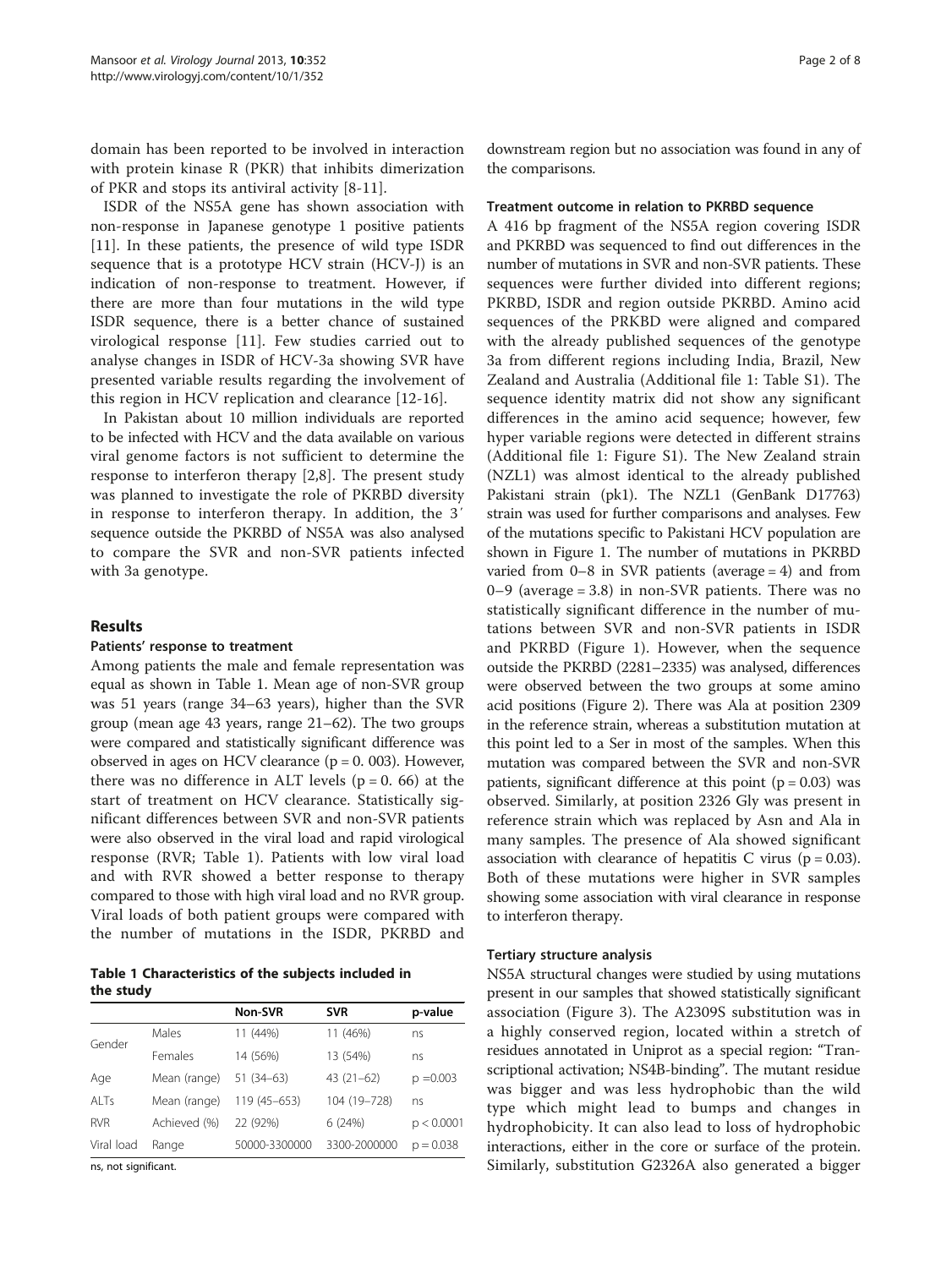<span id="page-2-0"></span>

residue than the wild type. This substitution was within a stretch of residues annotated in Uniprot as a special region: "Transcriptional activation". The Gly residue is the most flexible residue and it is possible that this residue is needed at this position to make a special backbone conformation or to facilitate movement of the protein. The mutation introduces a less flexible residue thereby disturbing this conformation or movement of the protein. RMSD value of 0.004 Å was observed for A2309S and 0.002 Å for G2326A. Generally RMSD value between 0 and 1.5 Å represent very similar structures while the increase in RMSD means increased structural dissimilarity. Moreover, small RMSD computed over large structures were also very significant as compared to larger RMSD values computed over structures with a small number of residues. NS5A is a medium sized protein so the observed RMSD values of 0.004 Å and 0.002 Å means non-significant structural variations. The biochemical differences, nature and location of amino acid substitution can affect the protein in various ways and is therefore important to determine whether it can alter the protein function. Theoretical pI of the native NS5A protein was observed as 5.40, which remained unaltered in the mutants, while differences were observed in the alphabetic index and GRAVY. The native protein has an alphabetic index of 66.26 while its GRAVY was −0.418, which were observed deviated in the mutants as 66.04 and −0.424 for A2309S and 66.48 and −0.413 for G2326A, respectively. The alternations of key residues in a protein cause loss of its normal biological functions. It was observed that both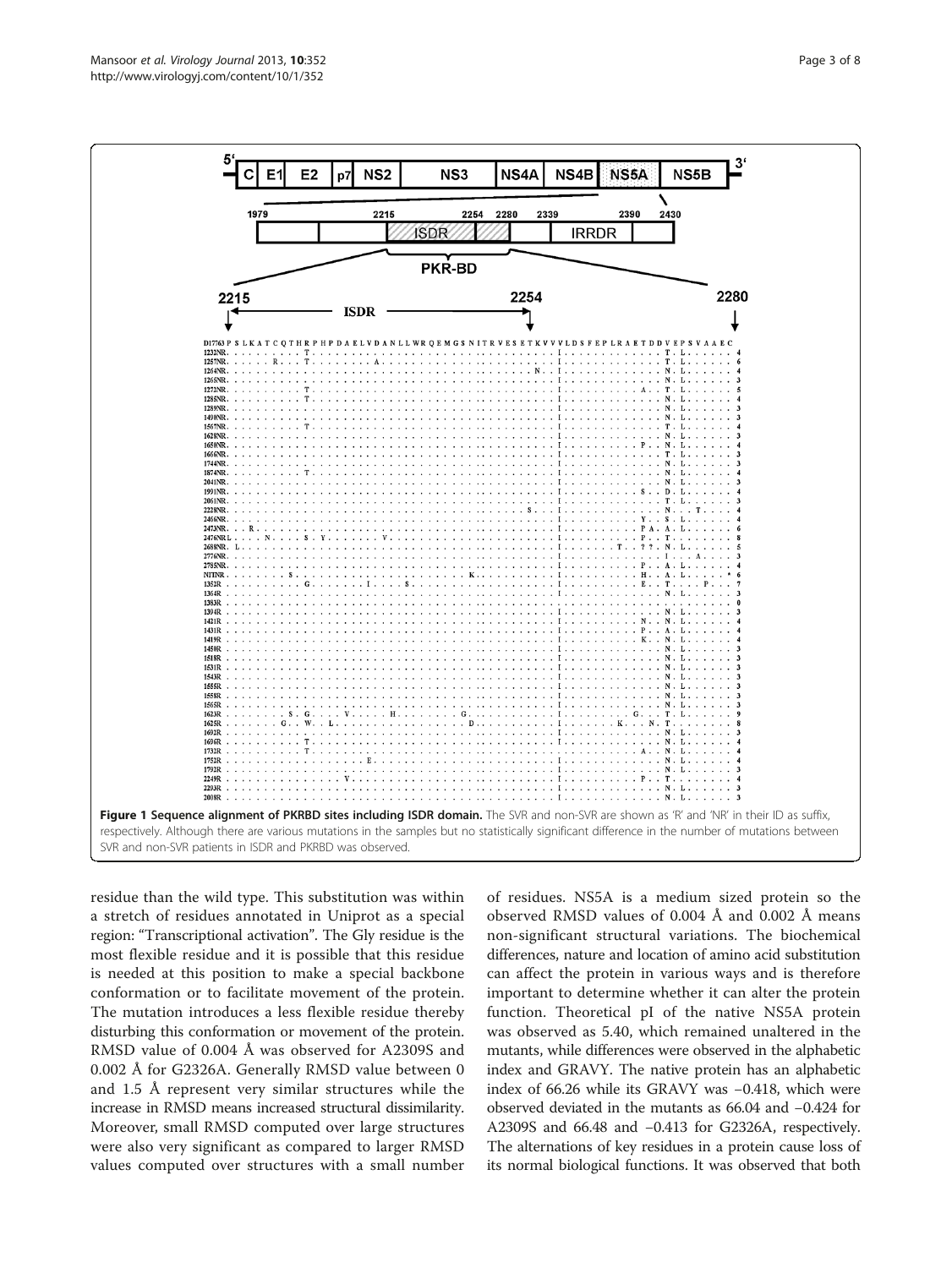the substitutions, A2309S and G2326A were predicted to be TOLERATED with a score of 0.51 and 0.22 by SIFT while regarded as benign by PolyPhen with scores of 0.000 (sensitivity: 1.00 and specificity: 0.00) and 0.001 (sensitivity: 0.99 and specificity: 0.15).

# **Discussion**

HCV is a major public health problem these days in many countries with global distribution. Generally patients infected with HCV genotype 3a show good response to interferon treatment and the number of non-SVR in HCV 3a patients are quite low; less than 30 percent [[5,6](#page-6-0)]. In order to investigate the non-response of these patients towards interferon therapy, a study was designed

in which 25 non-SVR patients with genotype 3a and approximately an equal number of randomly selected SVR patients with the same genotype were included.

Statistically significant differences in the age groups were found when these patients were compared with each other. Response to IFN therapy was greater in younger patients compared to the older ones, as reported previously also [[17-19](#page-7-0)]. It is well known that marked changes in immune response occur with increasing age resulting in blunt immune response. Initial viral load and RVR have been used to predict patients' final outcome of IFN therapy in many studies and a correlation was also observed in our sample pool [\[20](#page-7-0),[21\]](#page-7-0). Patients with low viral load at the start of the treatment had a greater

<span id="page-3-0"></span>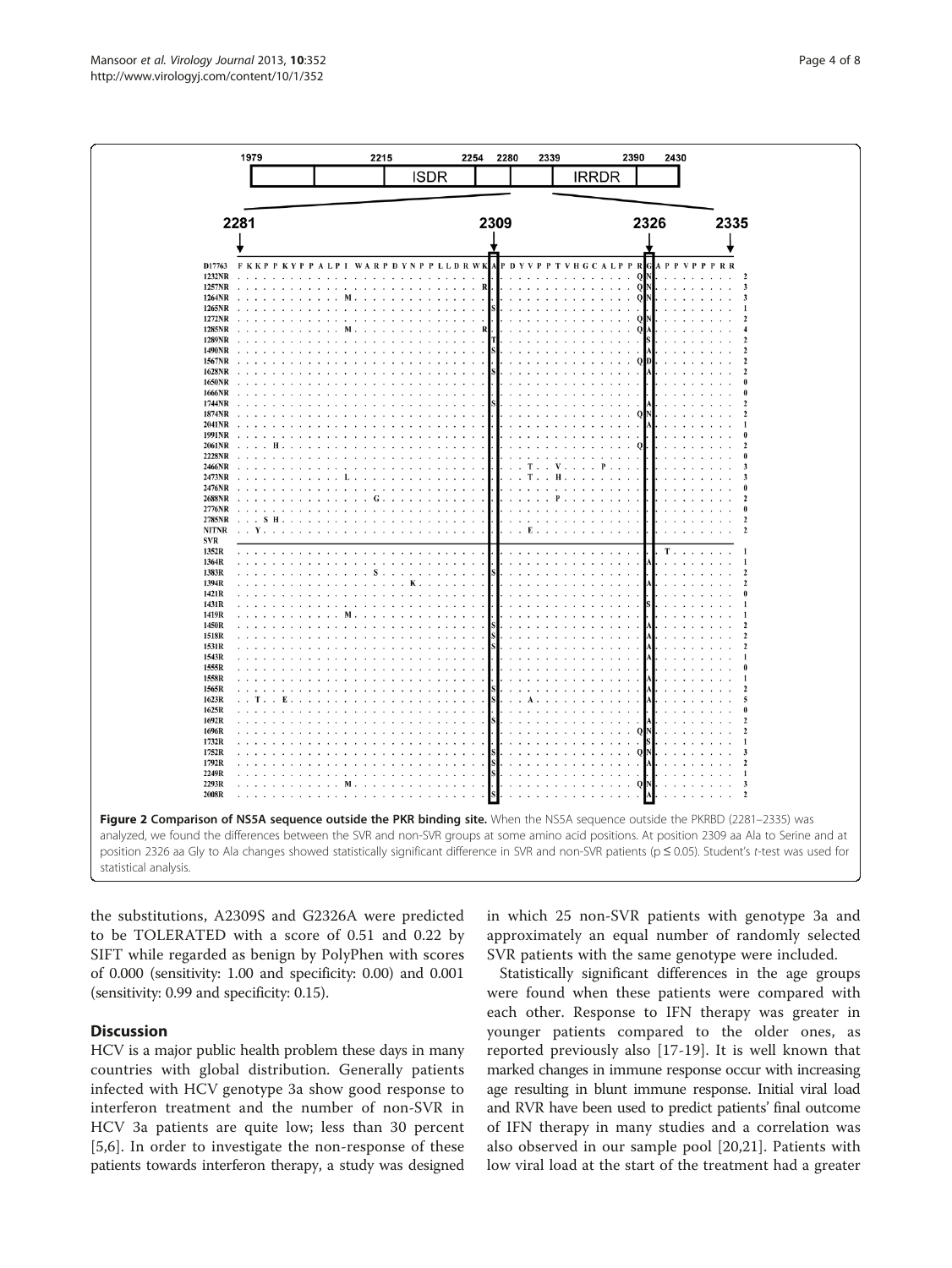<span id="page-4-0"></span>

chance of achieving RVR and subsequent SVR after IFN therapy. Among all the factors analysed RVR was the strongest factor positively associated with viral clearance.

Various studies have been carried out in order to observe the role of ISDR, PKRBD and other sequences present outside the PKRBD of NS5A in response to IFN therapy. Most of these studies have shown association of the number of mutations in these regions to IFN therapy response, especially in the Japanese population and in some European populations as well [[11,22](#page-7-0)-[25](#page-7-0)]. The main aim of the present study was to investigate PKRBD of NS5A sequence that has always been a region of interest due to its involvement in interferon resistance. NS5A is about 447 amino acid long sequence that plays an important role in replication and is divided into three domains separated by two low complexity sequences (LCSI & II; [[26](#page-7-0)]). ISDR and PKR binding site exist between LCSI and domain II [[9](#page-7-0)-[11](#page-7-0)]. ISDR has been

previously reported to be involved in treatment response in patients infected with genotype 1 [\[10\]](#page-7-0). ElHefnawi et al. [[27](#page-7-0)], reported variations in ISDR that were clustered in the SVR groups and some of the positions were associated with viral clearance. One such position significantly associated with subtypes, 1a and 1b was 2228 [[27](#page-7-0)]. When the SVR and non-SVR groups in our sample pool were compared, no difference in the number of mutations in the ISDR region was observed. Other studies on 3a genotype have also shown little or no changes in amino acid sequences when compared with the reference strain (NZL1). Results presented in this study are consistent with previous findings on treatment response of HCV patients to interferon in relation to ISDR sequence variation [[12](#page-7-0)-[14\]](#page-7-0). These results indicate that at least for genotype 3a, ISDR might not be a predictor of SVR in HCV infected patients. PKRBD of NS5A when activated inhibits translation of messenger RNA. Presence of mutations in this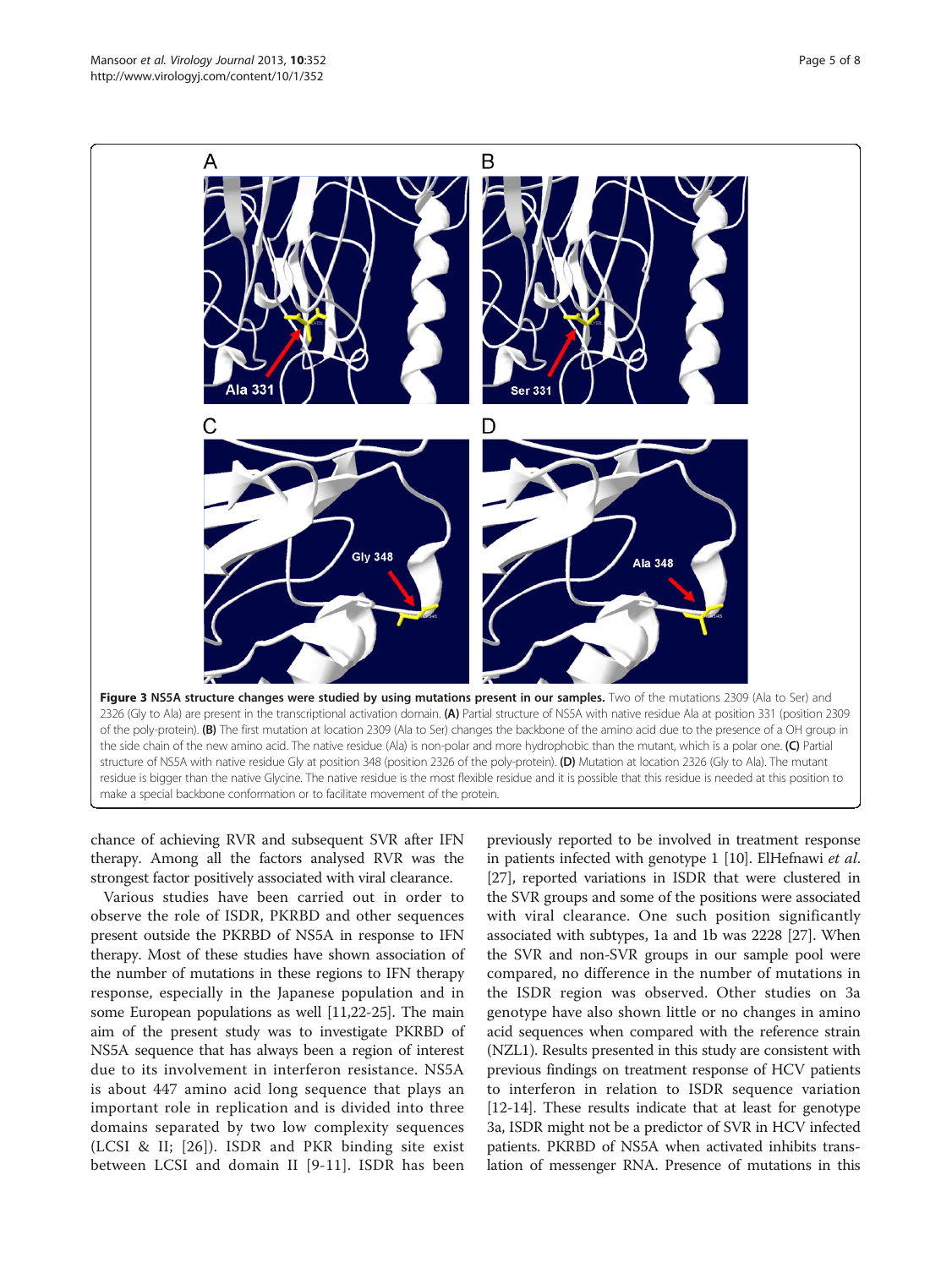region has shown to abolish the interaction between PKR and NS5A. In the present study, the number of mutations in the PKRBD was also not statistically significant suggesting that in our pool PKRBD may not be affected by the number or types of mutations present. Our results are in agreement with other studies showing non-involvement of PKRBD in interferon therapy response [\[12-14](#page-7-0)].

We further extended our region of analysis outside the PKRBD and interesting results were found at two positions, which showed statistically significant results. These were substitution mutations, Ala to Ser at position 2309 and Gly to Ala at position 2326. Both of the mutations showed association with viral clearance in SVR patients. Association of mutations outside PKR with treatment outcome have also been reported by Zhou et al., [\[28](#page-7-0)] particularly in genotype 1b. El-Shamy et al. [[29](#page-7-0)], have identified a region downstream to ISDR named as IFN/ Ribavirin resistance determining region (IRRDR) in genotype 1b. They have further shown variability in this region in genotypes 2a and 2b. IRRDR is extremely variable in most of the HCV genotypes with highly conserved upstream and downstream sequences. The heterogeneity in this region is associated with better treatment response. We have also observed that the mutations identified in the present study are correlated with viral clearance following IFN/RBV treatment regimen (Figure [2\)](#page-3-0), although these mutations are present upstream of the IRRDR region. Therefore, we suggest that the region upstream to IRRDR may also be important in relation to viral clearance with IFN/RBV at least for genotype 3a.

The mutations identified in the sequence were further analysed for their effect on the structure of the protein. Both mutations seemed to affect protein properties. Residue substitutions due to missense mutations can affect the protein high order structure which determines protein functions. HCV NS5A structural variations were therefore analysed by using missense mutations present in our samples that showed statistically significant association (Figure [3\)](#page-4-0). On the basis of these results we can only predict that the presence of these mutations is somehow affecting the interferon effect in HCV infected patients. These mutations are probably giving selective protection to the patients who in turn show better response towards interferon therapy. On the other hand absence of these mutations in NS5A leads to non-response. Besides the viral factors, host factors including HLA alleles and interleukins (especially IL28B) can also be helpful in predicting the IFN therapy outcome. Polymorphisms in and around IL28B gene have shown an association to IFN therapy; rs12979860 being most widely studied [\[30](#page-7-0)-[32\]](#page-7-0). However, no data are available for polymorphisms in IL28B from Pakistan so far. Therefore, study of these polymorphisms will be helpful in predicting the treatment response in HCV patients and these viral and host factors together can help in deciding the treatment regimen for the patients of this region.

# Conclusion

In conclusion, we can say that ISDR and PKRBD of HCV-3a genotype are not predictive markers for the outcome of interferon therapy. However, the downstream region to the PKRBD of NS5A might be playing some role in this regard. The mutations in the downstream region of NS5A presented here and their relation to interferon therapy are reported for the first time. Further studies are needed to confirm these results and an in vitro cellular model system is needed to verify the effect of these mutations.

# **Methods**

# Subjects and response classification

A total of 49 HCV patients infected with HCV (3a) genotype were included in this study. Blood samples of the patients were collected after the patients gave their written informed consent. This study was approved by the Institute of Biomedical and Genetic Engineering Ethical Committee and was in compliance with the Helsinki Declaration. All patients included in the study were treatment naïve and were HCV 3agenotypepositive. In Pakistan it is a routine practice in most of the hospitals to give standard interferon therapy that includes three million unit standard IFN three times a week with 600 mg ribavirin twice a day for at least six months (72 injections). All of the patients were tested for HCV RNA at the start of the treatment, after four weeks for a rapid virological response (RVR) and then at the end of therapy for end of treatment response (ETR). At the end of treatment the patients who did not clear the virus were treated as non-sustained virological response (non-SVR). Whereas, the patients who responded to the therapy were monitored for sustained virological response (SVR) six months after the end of treatment and were grouped as responders. Samples for the study were collected during the year 2008 to 2011 and the viral load of the patients was determined by Qiagen kit (Artus HCV RG RT-PCR kit). The exact route of viral infection is not clear; however, most of the patients had the history of dental treatment or surgery. Basic clinical parameters of the patients are given in Table [1.](#page-1-0)

# HCV detection and genotyping

Plasma/serum from HCV infected patients were separated within 1 hour of blood collection and stored at −20°C. HCV RNA was isolated using a commercially available QIAamp Viral RNA Mini Kit (Qiagen Cat. # 52906) and detected by Qiagen kit (Artus HCV RG RT-PCR kit). HCV genotyping was performed as described previously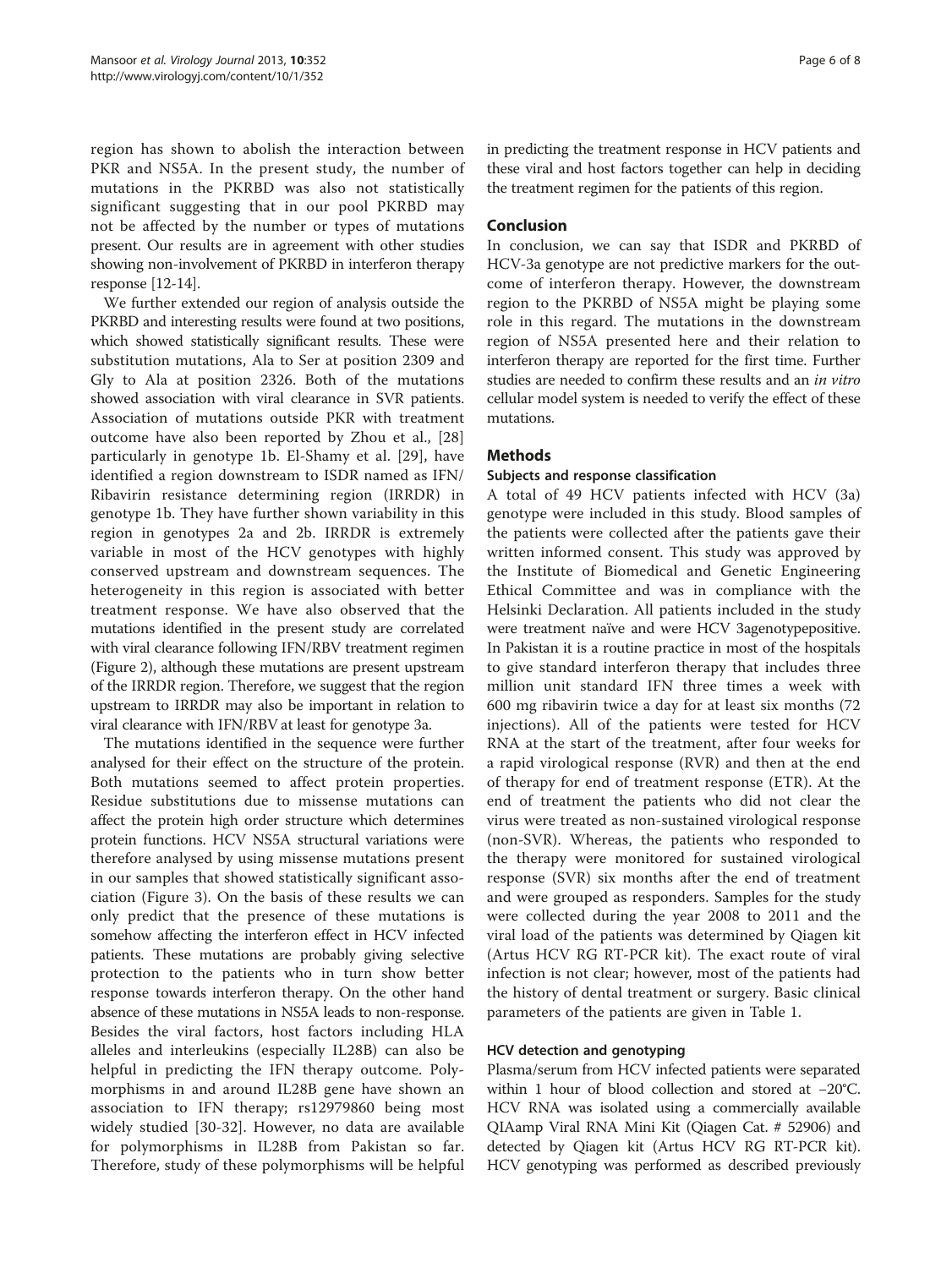<span id="page-6-0"></span>[[33](#page-7-0)]. This method detects genotypes 1a, 1b, 2a, 2b, 3a, 3b, 4, 5a and 6.

## Primer designing for NS5A

D17763 NZL sequence of HCV-3a was used as a reference. NS5A sequence including ISDR region was retrieved from NCBI database and primers were designed using primer 3 software available online [\[34](#page-7-0)]. Primers selected for amplification of about 416 bp were as follows: forward primer (5′ CGCGGGTCMCCTCCATCAGA 3′) and reverse primer (5′ TTCCTCCGRGGGGAGGCAC 3′). These primers were synthesized from MWG operon (Biotech, UK).

## PCR amplification of NS5A region and sequencing

Purified RNA samples were subjected to reverse transcription and amplification by using a OneStep RT PCR kit from Qiagen (Cat #210212). Briefly RNA samples were reverse transcribed at 50°C for 30 minutes, denatured at 95°C for 15 minutes and amplified for 40 cycles, each consisting of denaturation at 94°C, annealing at 60°C and extension at 72°C for 1 minute each. Amplified products were confirmed on 2% agarose gel and were then sequenced bidirectionally using standard protocols. Sequenced products were separated on 3130 Genetic Analyzer (ABI part no. 4363785), data were collected and analysed by ABI genetic analysis software. The sequences obtained were compared manually to the reference sequence D17763 NZL.

## Statistical analysis

Amino acid sequences of samples were aligned by Molecular Evolutionary Genetics Analysis software (MEGA version 5 [[35\]](#page-7-0)) and aligned sequences were exported to Microsoft excel for calculation of number of mutations and their averages. For comparison between responders and non-responder groups, Fisher exact test was applied using VassarStats [\(http://faculty.vassar.edu/lowry/tabs.html](http://faculty.vassar.edu/lowry/tabs.html)) and  $P \le 0$ . 05 was considered as statistically significant. Two tailed Student's t-test was used to assess differences in age groups and ALT levels.

## Sequence and structural analysis

Sequence of HCV NS5A protein with accession number D17763 was retrieved from UniProt ([www.uniprot.org](http://www.uniprot.org)) database for detailed structure based assessment. For a detail insight, three dimensional structure of HCV NS5A protein was predicted through I-TASSER server [[36](#page-7-0)], refined through ModRefiner [[37\]](#page-7-0) for quality enhancement and validated for quality assurance through WHATIF [[38\]](#page-7-0).

The observed mutations, A2309S and G2326A were substituted in the native sequence of HCV NS5A using MUTATE\_MODEL [\[39](#page-7-0)] to get the mutant versions for investigating structural and functional deviations. The

mutant models were compared against the native in 3D through PDBeFOLD [\(http://www.ebi.ac.uk/msd-srv/ssm](http://www.ebi.ac.uk/msd-srv/ssm)) for structural similarities. Physiochemical properties were predicted through ProtParam [\(http://au.expasy.org/tools/](http://au.expasy.org/tools/protparam.html) [protparam.html\)](http://au.expasy.org/tools/protparam.html). Sorting intolerant from tolerant amino acid substitutions based on sequence homology was predicted through SIFT [\[40](#page-7-0)] to predict whether an amino acid substitution in a protein will have a phenotypic effect. The damaging substitutions were further sorted from the benign by using PolyPhen server (genetics.bwh.harvard. edu/pph/), which predicts the possible impact of residue substitution on the structure and function of a human protein.

# Additional file

[Additional file 1:](http://www.biomedcentral.com/content/supplementary/1743-422X-10-352-S1.doc) Supplementary material. [http://www.virologyj.com/](http://www.virologyj.com/imedia/1948169713111749/supp1.doc) [imedia/1948169713111749/supp1.doc.](http://www.virologyj.com/imedia/1948169713111749/supp1.doc)

#### Competing interests

Authors have no competing interests.

#### Authors' contributions

AM and KMK designed the study, analysed the data and drafted the manuscript. LA, NS and AHH co-ordinated the laboratory experiments. MHK, NA, SS helped in statistical and structural analysis. ARK organized sample collection from the hospital. All authors read and approved the final manuscript.

#### Acknowledgements

This study was supported by a grant from the Pakistan Academy of Sciences (PAS), Islamabad, Pakistan (5-9/PAS/1336). PAS provided financial support for the project. We are grateful to Dr. Kehkashan Mazhar, IBGE, Islamabad for improving the language of the manuscript. We are also thankful to Mr. Amjad Farooq for his technical assistance.

#### Author details

<sup>1</sup>Institute of Biomedical and Genetic Engineering, 24-Mauve area, G-9/1, Islamabad 44000, Pakistan. <sup>2</sup>Department of Bioinformatics, Muhammad Ali Jinnah University, Islamabad, Pakistan. <sup>3</sup>Pakistan Academy of Sciences Islamabad, Pakistan.

#### Received: 5 August 2013 Accepted: 2 December 2013 Published: 9 December 2013

#### References

- 1. Sinn DH, Paik SW, Kang P, Kil JS, Park SU, Lee SY, Song SM, Gwak GY, Choi MS, Lee JH, et al: Disease progression and the risk factor analysis for chronic hepatitis C. Liver Int 2008, 28:1363–1369.
- 2. Raja NS, Janjua KA: Epidemiology of hepatitis C virus infection in Pakistan. J Microbiol Immunol Infect 2008, 41:4–8.
- 3. Umar M, Bushra HT, Ahmad M, Data A, Ahmad M, Khurram M, Usman S, Arif M, Adam T, Minhas Z, et al: Hepatitis C in Pakistan: a review of available data. Hepat Mon 2010, 10:205–214.
- 4. Alter MJ: Epidemiology of hepatitis C virus infection. World J Gastroenterol 2007, 13:2436–2441.
- Zuberi BF, Zuberi FF, Memon SA, Qureshi MH, Ali SZ, Afsar S: Sustained virological response based on rapid virological response in genotype-3 chronic hepatitis C treated with standard interferon in the Pakistani population. World J Gastroenterol 2008, 14:2218–2221.
- 6. Qureshi S, Batool U, Iqbal M, Qureshi O, Kaleem R, Aziz H, Azhar M: Response rates to standard interferon treatment in HCV genotype 3a. J Ayub Med Coll Abbottabad 2009, 21:10–14.
- 7. Ali L, Mansoor A, Ahmad N, Siddiqi S, Mazhar K, Muazzam AG, Qamar R, Khan KM: Patient HLA-DRB1\* and -DQB1\* allele and haplotype